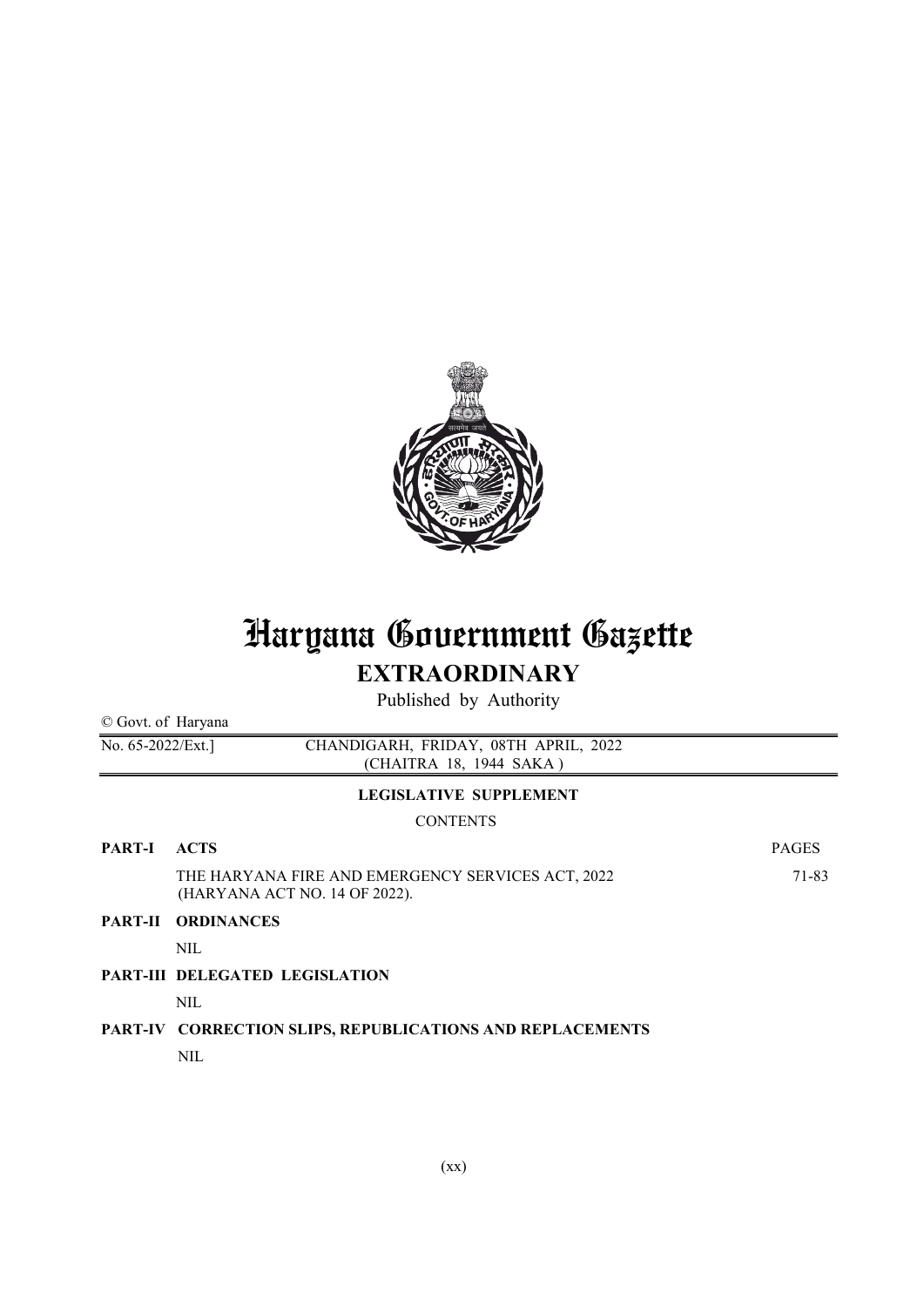### PART - I

# HARYANA GOVERNMENT

# LAW AND LEGISLATIVE DEPARTMENT

#### Notification

#### The 8th April, 2022

No. Leg. 14/2022.— The following Act of the Legislature of the State of Haryana received the assent of the Governor of Haryana on the 7th April, 2022 and is hereby published for general information:-

#### HARYANA ACT NO. 14 OF 2022

## THE HARYANA FIRE AND EMERGENCY SERVICES ACT, 2022

## AN

#### **ACT**

*to consolidate the law relating to Fire and Emergency Services and to make provisions for prevention of fire and providing of fire safety measures in the buildings in the State of Haryana and for matters connected therewith and incidental thereto.*

Be it enacted by the Legislature of the State of Haryana in the Seventy-third Year of the Republic of India as follows:-

1. This Act may be called the Haryana Fire and Emergency Services Act, 2022. Short title.

**Definitions** 

- 2. In this Act, unless the context otherwise requires,-
	- (a) "appellate authority" means the Additional Chief Secretary/ Principal Secretary to Government, Haryana in the administrative department;
	- (b) "building" shall have the same meaning as assigned to it in the Haryana Municipal Act, 1973 (24 of 1973) or any law for the time being in force in the area in which this Act is in force and includes places or premises comprising land or building, or part of a land or building, whether authorized or otherwise, outhouses, if any, pertaining to such building or part thereof and petrol, diesel or gas line installations or pumps;
	- (c) "bye-laws" means fire safety regulations as prescribed in Haryana Building Code, 2017, provisions of Part-IV of National Building Code of India 1983 as revised from time to time containing fire prevention and life safety measures to be implemented in the buildings as laid down by the Bureau of Indian Standards, Oil Industry Safety Directorate Guidelines, 1986, the Petroleum Act, 1934 (Central Act 30 of 1934) and rules made thereunder and the Explosives Act, 1884 (Central Act 4 of 1884) and rules made thereunder;
	- (d) "Bureau of Indian Standard (BIS)" means National Standard Body of India established under the Bureau of Indian Standards Act, 2016 (Central Act 11 of 2016);
	- (e) "Fire Officer" includes Assistant Divisional Fire Officer and Fire Station Officer appointed for fire stations and other field formations, as the case may be;
	- (f) "Director" means the Director, as the case may be, appointed by the Government under section 4;
	- (g) "disaster" means disaster as defined in the Disaster Management Act, 2005 (Central Act 53 of 2005);
	- (h) "erector" means a person or association of persons, whether corporate or otherwise, who erects or makes a pandal or any structure for assembly of people on a regular or temporary basis;
	- (i) "Fire and Emergency Services" means any serious situation or occurrence that happens unexpectedly and demands immediate action of Fire and Emergency Services of the Government or local authority;
	- (j) "fire station" means a building erected to house the fire fighting equipment, appliances and staff and declared by the Government to be a fire station and other field formations as constituted under section 6 of this Act;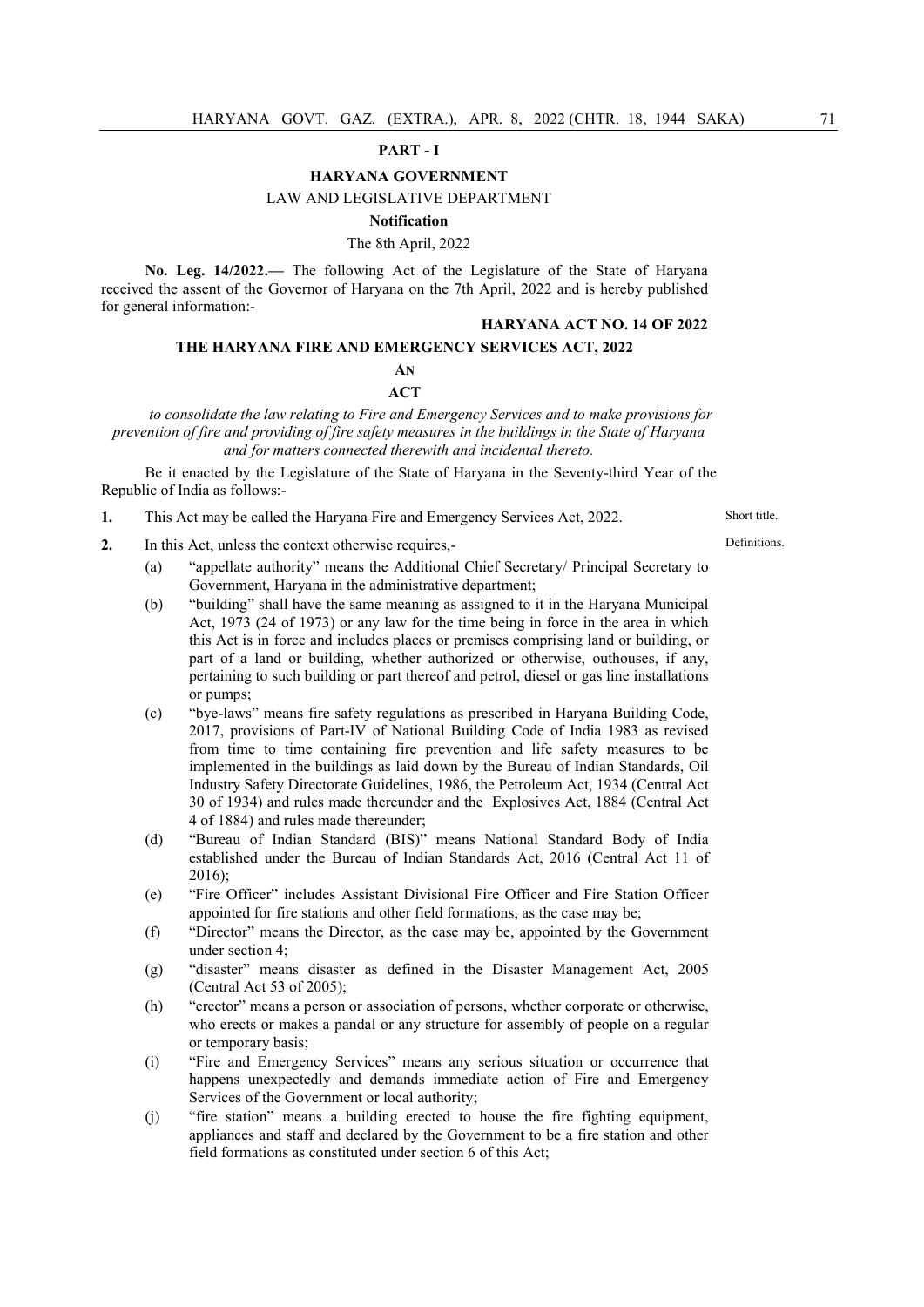- (k) "fire prevention and life safety measures" means such measures as are necessary in accordance with the provisions of Part- IV of the National Building Code of India, 1983 as revised from time to time for containment, control and extinguishment of fire and for ensuring the safety of life and property;
- (l) "Fire Safety Officer" means a person appointed under section 22 by the owner or occupier of certain buildings as specified in this behalf to ensure fire prevention and fire safety measures installed in such buildings;
- (m) "Government" means the Government of the State of Haryana in the administrative department;
- (n) "local authority" means the Municipal Corporation, Municipal Council, Municipal Committee, Gram Panchayat, Cantonment Board or any other authority established, constituted or incorporated for providing and maintaining fire services;
- (o) "occupancy" means the principal occupancy for which a building or a part of the building is used or intended to be used including subsidiary occupancies which are contingent upon it;
- (p) "occupier" means-
	- (i) any person who, for the time being, is paying or is liable to pay, to the owner the rent or any portion of the rent of the land or building in respect of which such rent is paid or is payable;
	- (ii) an owner in occupation of, or otherwise using his land or building;
	- (iii) a rent-free occupant of any land or building;
	- (iv) a licensee in occupation of any land or building; and
	- (v) any person who is liable to pay to the owner damages for the use and occupation of any land or building;
- (q) "owner" includes a person who for the time being is receiving or is entitled to receive the rent of any land or building, whether on his own account or as an agent, trustee, guardian or receiver or any other person who shall receive the rent or is entitled to receive the rent if the land or building or part thereof is let out to tenant;
- (r) "pandal" means a temporary structure with a roof or walls made of straw, hay, ulu grass, golpatta, hogla, darma, mat, canvas, cloth or other like material which is not adopted for permanent or continuous occupancy;
- (s) "prescribed" means prescribed by the rules made under this Act;
- (t) "State" means the State of Haryana.

3. There shall be Fire and Emergency Services for the State of Haryana consisting of officers and officials of the Fire and Emergency Services who shall be posted anywhere within the State:

Provided that the Government may, by notification in the Official Gazette, declare any other service or disaster to be Fire and Emergency Service.

4. The Government may appoint any suitable officer of Group 'A' services as Director, Haryana Fire and Emergency Services.

5. (1) The Director shall subject to the superintendence and control of the Government, direct and regulate all matters of fire safety and prevention, fire fighting equipments, machinery and appliances, training, distribution of duties, study of laws and maintenance of discipline of personnel in the Fire and Emergency Services.

- (2) The Director shall,-
	- (i) keep liaison with the Government for the development of Fire and Emergency Services;
	- (ii) frame and take steps for implementation of the policies relating to the development of Fire and Emergency Services after obtaining approval of Government;

Fire and Emergency Services.

Appointment of Director.

Powers, duties and functions of Director.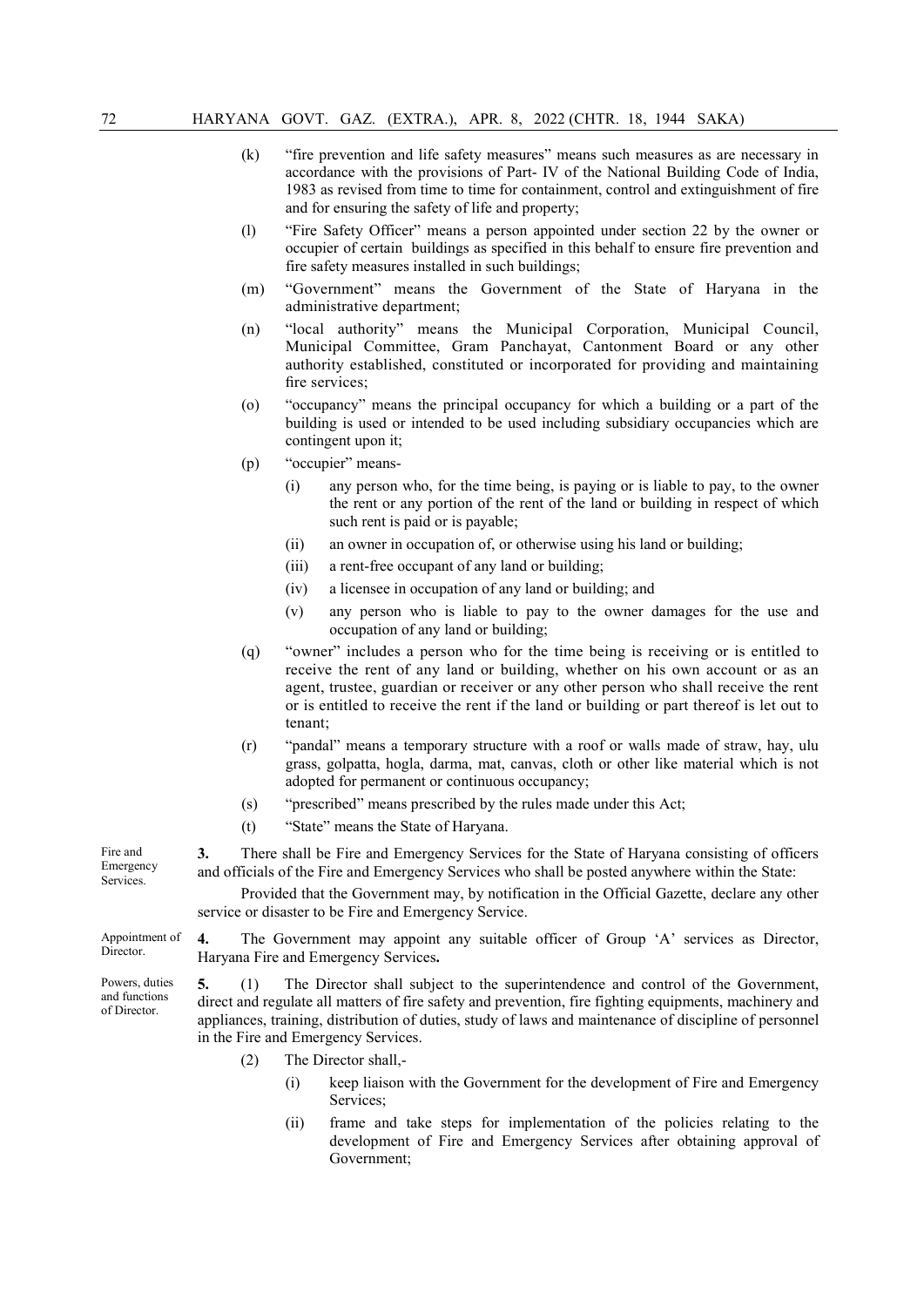- (iii) prepare and submit plans and proposals to the Government with regard to the periodical review of fire equipments, properties and manpower for effective implementation of Fire and Emergency Services;
- (iv) ensure that Fire and Emergency Management Plans of the Fire Stations and other field formations are prepared in conformity with the respective State Disaster Management Plans;
- (v) ensure deployment of Fire and Emergency Services, resources, equipments and fire personnel at standby duty for any fire response or any other emergency within the State as well as for adjoining States;
- (vi) take or cause to be taken such effective steps and measures in case of major fire, house collapse and other emergency services;
- (vii) investigate or cause to be investigated the reason of fire and submit the report to the Government with the recommendations including implementation of fire precautionary measures;
- (viii) depute such number of members/personnel as may be necessary to assist any Fire Officer of the Fire and Emergency Services;
- (ix) implement the policies framed by the Government from time to time;
- (x) establish advance training centres for providing training in the field of fire and rescue operations;
- (xi) represent the State of Haryana in National and International forums to update the standard of Fire and Emergency Services;
- (xii) perform any other function or duty as may be necessary for carrying out the provisions of this Act.

6. (1) The Government for the purpose of securing fire prevention and life safety measures within the State shall, by notification in the Official Gazette, constitute as many fire divisions, fire stations and other field formations, as it may deem fit to meet with the need of Fire and Emergency Services, having regard to the population, potential fire hazards in industrial sector, commercial and mercantile establishments and buildings.

(2) Every notification issued under sub-section (1) shall define the limits of the fire divisions, fire stations and other field formations for administrative and operational efficiency.

7. (1) The Government or the Director shall appoint a Fire Officer for each fire station, who shall be the officer-in-charge of the fire station and shall be responsible for the maintenance of communication system, water resources including hydrants, operation of Fire and Emergency Services within his area.

Subject to the control, direction and superintendence of the Director, the Fire Officer shall exercise such powers and perform such duties, as may be prescribed.

(3) Without prejudice to the provisions of sub-section (2), the concerned Fire Officer shall,-

- (i) in case of Fire and Emergency Services, act as Commanding Officer and in such a situation, the other Fire and Emergency Services not under his control shall work under his command;
- (ii) ensure that Fire and Emergency Management Plan of the Fire Station and other field formations is prepared in conformity with the respective District Disaster Management Plan;
- (iii) ensure the timely turnout of fire units on fire and emergency related calls as per such standard operating procedures, as may be prescribed;
- (iv) ensure deployment of Fire and Emergency Services, resources, equipments and fire personnel at standby duty for any fire response or any other emergency within his jurisdiction.

Setting up of fire divisions, fire stations and other field formations.

Appointment, powers, duties and functions of Fire Officer.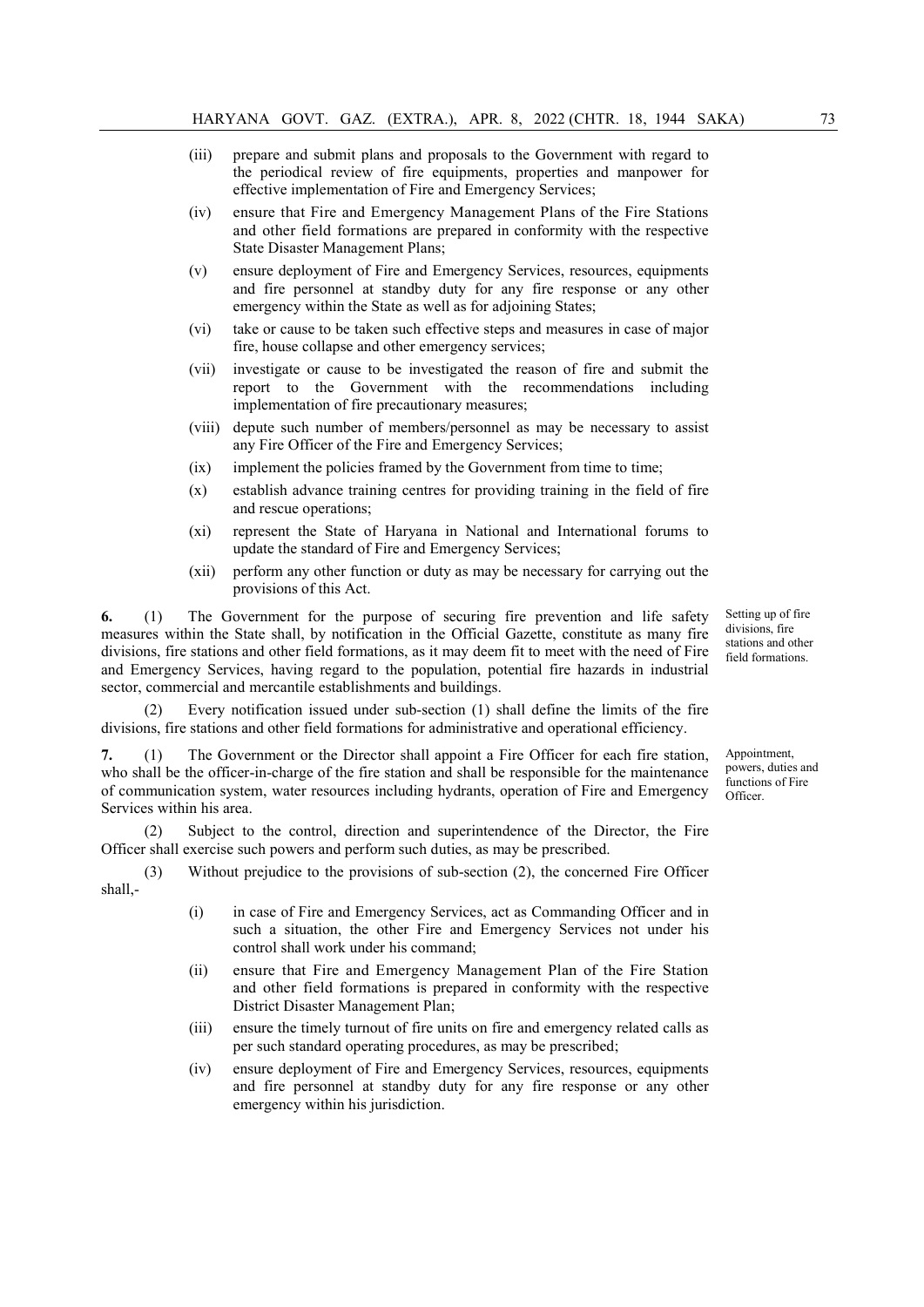volunteers for such area and on such terms and conditions, as it may deem fit.

Method of recruitment of members of Fire and Emergency Services.

prescribed.

Auxiliary Fire and Emergency Service.

Powers of Officer-incharge.

9. Whenever it appears to the Government that it is necessary to augment the Fire and Emergency Services, it may raise an auxiliary Fire and Emergency Service by enrolment of

8. The method of recruitment, the pay and allowances and all other conditions of service of the members of the Fire and Emergency Services appointed or engaged, shall be such, as may be

10. On the occurrence of fire in any area, the officer/official of the fire fighting operations on the spot shall be the officer-in-charge who may,-

- (i) order any other member of the Fire and Emergency Services to remove any person who by his presence interferes with or impedes the operation for extinguishing of fire or for saving life or property;
- (ii) close any street or passage in or near which a fire is being fought and rescue operation is in progress;
- (iii) break into or through or pull down any premises for the passage of hose or appliances or cause them to be broken into or through or pulled down, doing as little damage as possible for the purpose of extinguishing fire and carrying out rescue operations;
- (iv) require the authority in-charge of water supply in the area to regulate the water mains so as to provide water at a specified pressure at the place where fire has broken out and utilize the water of any stream, cistern, well or tank or of any available source of water, public or private, for the purpose of extinguishing or limiting the spread of such fire and carrying out rescue operations;
- (v) exercise the same powers for dispersing an assembly of persons likely to obstruct the fire fighting operations as if he is/was an officer-in-charge of a police station and shall be entitled to the same immunities and protection as an officer-in-charge of a police station;
- (vi) detain a person who wilfully obstructs and hinders Fire and Emergency Services personnel in fire fighting and rescue operations and hand over him to a police officer or at the nearest police station without delay specifying the time, date and reasons of detention in writing.

11. Where the Director or Fire Officer or officer-in-charge of a fire fighting or any emergency operation requires fire fighting equipment and appliance or property of any other authority or any institution or individual, he may, by order, requisite such equipment or property for the purpose of extinguishing fire or to meet with any other emergencies in any area and take possession thereof from the authority or any institution or individual, as the case may be.

12. (1) It shall be lawful for the officer-in-charge of the fire fighting operations to draw water from any source in the area which he considers necessary during fire fighting operations, as may be required and on such occasions, the owner or occupier having control over such water source shall supply water for that purpose.

(2) The officer-in-charge of the fire fighting operations shall ensure adequate supply of water for use in the incident of fire and shall take all necessary measures for fire fighting operation.

13. No person in-charge of water supply in any area shall have right to claim for any compensation for damages by reason of any interruption of supply of water caused in compliance with sub-section  $(1)$  of section 12.

14. No charges shall be claimed by any local authority for water consumed in fire fighting operations or fire drills or for installation and maintenance of hydrants static water tanks or any other arrangement of water supply for fire fighting purposes.

Preventive 15. The Government shall, by notification, require any owner or occupier of any place or premises in any area which in its opinion is likely to cause risk of fire, to take such preventive measures, as may be specified in such notification.

Requisition of fire fighting property.

Power to arrange water supply and other necessary measures.

No compensation for interruption of water supply.

Charges for water consumption.

Preventive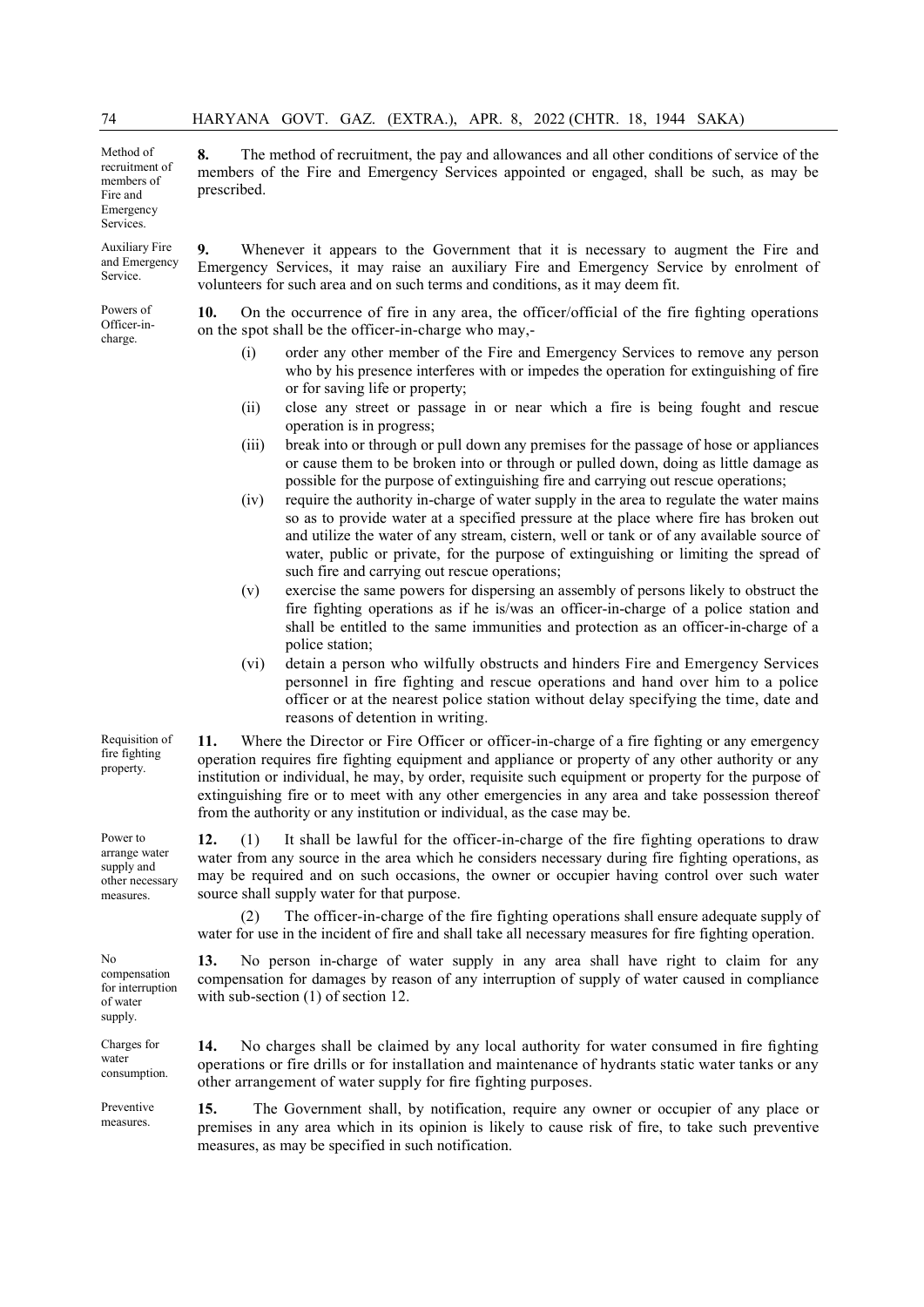16. (1) The erector of pandal shall be deemed to be self-regulator for taking fire prevention and life safety measures as per provisions of this Act.

The erector of pandal shall display at a prominent place in the pandal, a declaration in the prescribed form under his own signature to the effect that he has taken all prescribed fire prevention and life safety measures.

(3) The Director or any officer authorized by him in this behalf shall have the power to enter and inspect the pandal to verify the correctness of the declaration so made by the erector under sub-section (2) and to point out the shortcomings, if any, with the directions to remove them within a specified time. If such directions are not complied with within the time given, the Director or the officer authorised by him shall seal the pandal.

Any erector of a pandal who falsely declares that he has complied with the prescribed fire prevention and life safety measures in the pandal shall be deemed to have committed an offence and shall be punishable with imprisonment for a term which may extend to three months or with fine which may extend to ten thousand rupees or with both and where the offence is a continuing one with a further fine which may extend to one thousand rupees for every day during which such offence continues.

17. (1) Whenever it comes to the notice of the Director or any other officer authorized by him, he may direct the removal of encroachment, objects or goods likely to cause risk of fire or any obstruction to fire fighting to a place of safety and on failure of the owner, occupier or erector, as the case may be, to do so, the Director or any other officer authorized by him in this behalf may, after giving the owner or occupier or erector, as the case may be, a reasonable opportunity of making representation and in case the Director or an officer authorised by him in this behalf is not satisfied with such representation, shall with detailed reasons report the matter to the concerned District Magistrate.

(2) On receipt of a report under sub-section (1), the District Magistrate shall, by means of a notice served in such manner, as he may think fit, give a reasonable opportunity to owner, occupier or erector, as the case may be of showing cause against the removal of encroachment or objects or goods likely to cause a risk of fire or obstruction to fire fighting.

After giving the owner or occupier or erector, as the case may be, a reasonable opportunity of making representation under sub-section (2), the District Magistrate after considering the representation, may withdraw the notice or make an order to seize, detain or remove such encroachment, objects or goods.

The person charged with the execution of the order as made in sub-section (3) shall forthwith make an inventory of the objects and goods which he seizes under such order, and shall, at the same time, give a written notice, in the manner as may be prescribed, to the person in possession thereof at the time of seizure that the said objects or goods shall be sold as if the same are not claimed within the period stipulated in the said notice.

(5) On the failure of the person in whose possession the objects or goods were at the time of seizure, to claim the seized goods pursuant to notice given under sub-section (4), the District Magistrate shall sell them in public auction.

18. (1) In compliance of the provisions of Part IV of the National Building Code of India, 1983 as revised from time to time, Haryana Building Code, 2017 and any other State law or byelaws, as applicable on relevant premises, the owner or the occupier of a building, who is responsible either individually or jointly shall-

- (i) provide fire fighting installations and life safety measures;
- (ii) maintain the fire prevention and life safety measures in operational condition at all times.

(2) Any person proposing to construct a building as mentioned in clauses (a) and (b) hereunder, after approval of building plans from the officer competent to approve the same under the relevant law, shall apply for approval of the fire fighting scheme confirming to the provisions of this Act and Part- IV of the National Building Code of India, 1983 as revised from time to time, to the Director or any officer authorized by him in this behalf, in such form, alongwith such fee, as may be prescribed, namely:-

Fire prevention and life safety measures in pandal.

Removal of encroachment, objects or goods likely to cause a risk of fire or any obstruction to fire fighting.

Liability of owner or occupiers for approval of fire fighting scheme.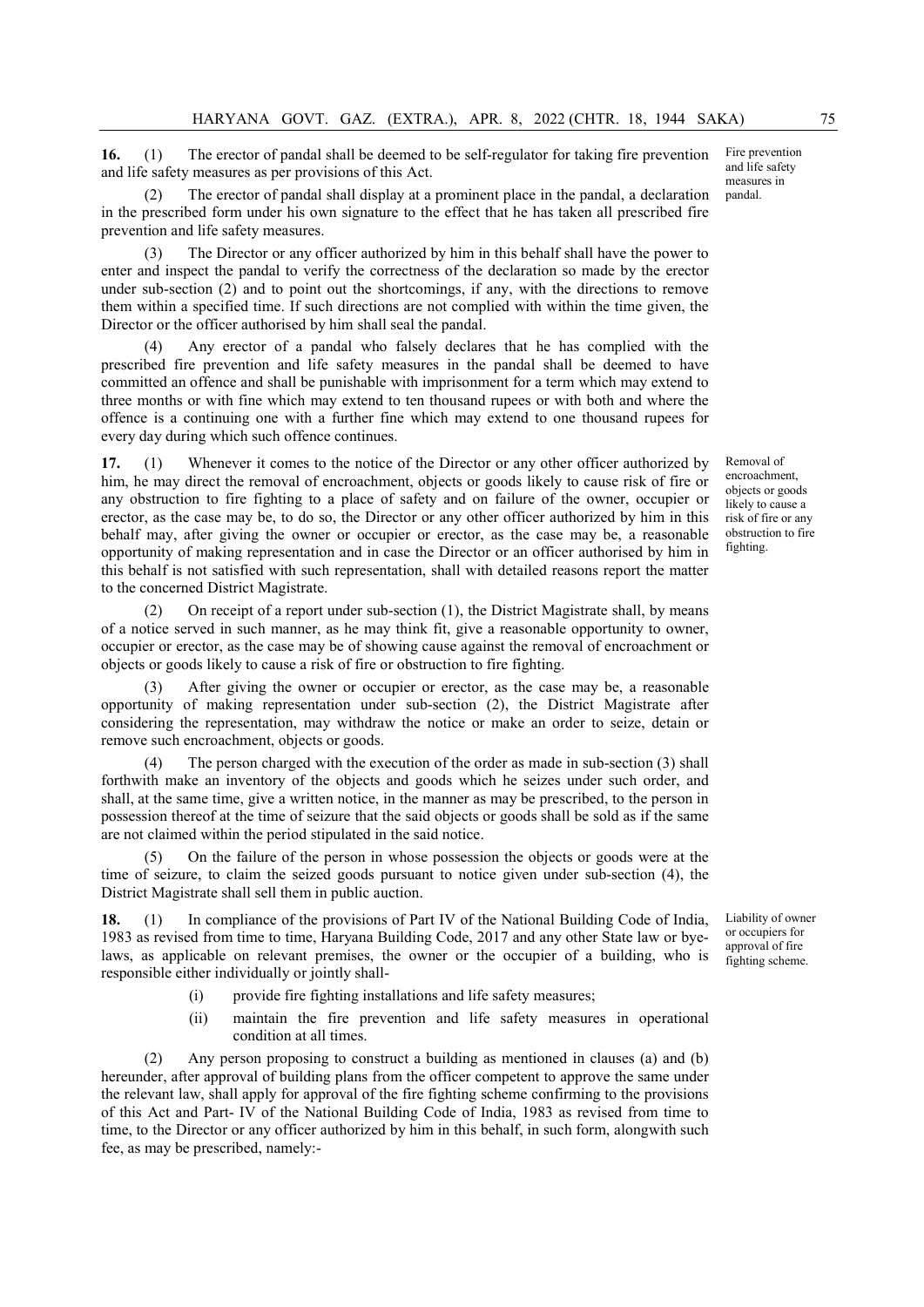- (a) all high rise buildings (except residential buildings upto height of 16.5 mtrs); and
- (b) special buildings including-
	- (i) hotel, educational, institutional, business, mercantile, industrial, storage, hazardous and mixed occupancies, where any of these buildings have floor area more than five hundred square meter (500 square meters) on any one or more floors;
	- (ii) educational buildings having height of nine meters (9 meters) and above;
	- (iii) institutional buildings having height of nine meters (9 meters) and above;
	- (iv) all assembly buildings;
	- (v) buildings, having area more than three hundred square meters (300 square meters) of incidental assembly occupancy on any floor; and
	- (vi) buildings with two basements or more, or with one basement of area more than five hundred square meters (500 square meters) unless otherwise mentioned specifically in the provisions.

(3) Any officer duly authorized by the Director in this behalf may take cognizance of any application and shall scrutinize the application with regard to the requirement of Haryana Building Code, 2017 and Part-IV of National Building Code, 1983 as revised from time to time. The Director or any officer authorised by him in this behalf, after scrutiny may grant the approval of fire fighting scheme which shall be valid for a period of five years for the buildings mentioned in clause (a) of sub-section (2) and for a period of two years for the buildings mentioned in clause (b) of subsection (2) or reject the said application after recording reasons within such time, as may be prescribed:

Provided that the Director or any other officer authorized by him in this behalf while approving the Fire Fighting Scheme may impose any additional conditions/fire safety measures, which he deems fit, for the safety of people and safety of the building depending upon the ground situation.

(4) In case of approach road/ abutting road on which building is to be constructed and set backs or open space around such building to be constructed, the parameters laid down under the Haryana Building Code 2017, shall be applicable.

(5) The maximum height of the storage building shall be permissible up to twenty one meters (21 meters) subject to the condition that no regular/continuous human habitation shall be accessible for general public beyond fifteen meters (15 meters) in height. In case of classes of occupancy or building for which fire prevention and fire safety measures are not mentioned in the provisions of Part- IV of the National Building Code of India, 1983 as revised from time to time and separate guidelines are not issued by the Bureau of Indian Standards or Oil India Safety Directorate, the Director or any officer authorized by him in this behalf may require the owner or occupier of such occupancy or building or premises to provide fire prevention and fire safety measures in accordance with the parameters laid down by the National Fire Protection Association Institution (U.S.A.).

(6) The maximum travel distance of the building shall be such as specified in the Haryana Building Code, 2017 as revised from time to time.

(7) The maximum height of the industrial building shall be permissible up to thirty meters (30 meters) for low and moderate hazard buildings (except high hazard buildings) subject to the condition that no regular/continuous human habitation is permitted beyond eighteen meters (18 meters) in height for low and moderate hazard buildings. In case of classes of occupancies or buildings or premises for which fire prevention and life safety measures are not mentioned in the provisions of Part-IV of the National Building Code of India, 1983 as revised from time and time and separate guidelines are not issued by the Bureau of Indian Standards or Oil India Safety Directorate, in such cases, the Director or any officer authorized by him in this behalf, may require the owner or occupier of such occupancy or building or premises to provide fire prevention and life safety measures in accordance with the parameters laid down by the National Fire Protection Association Institution (U.S.A.).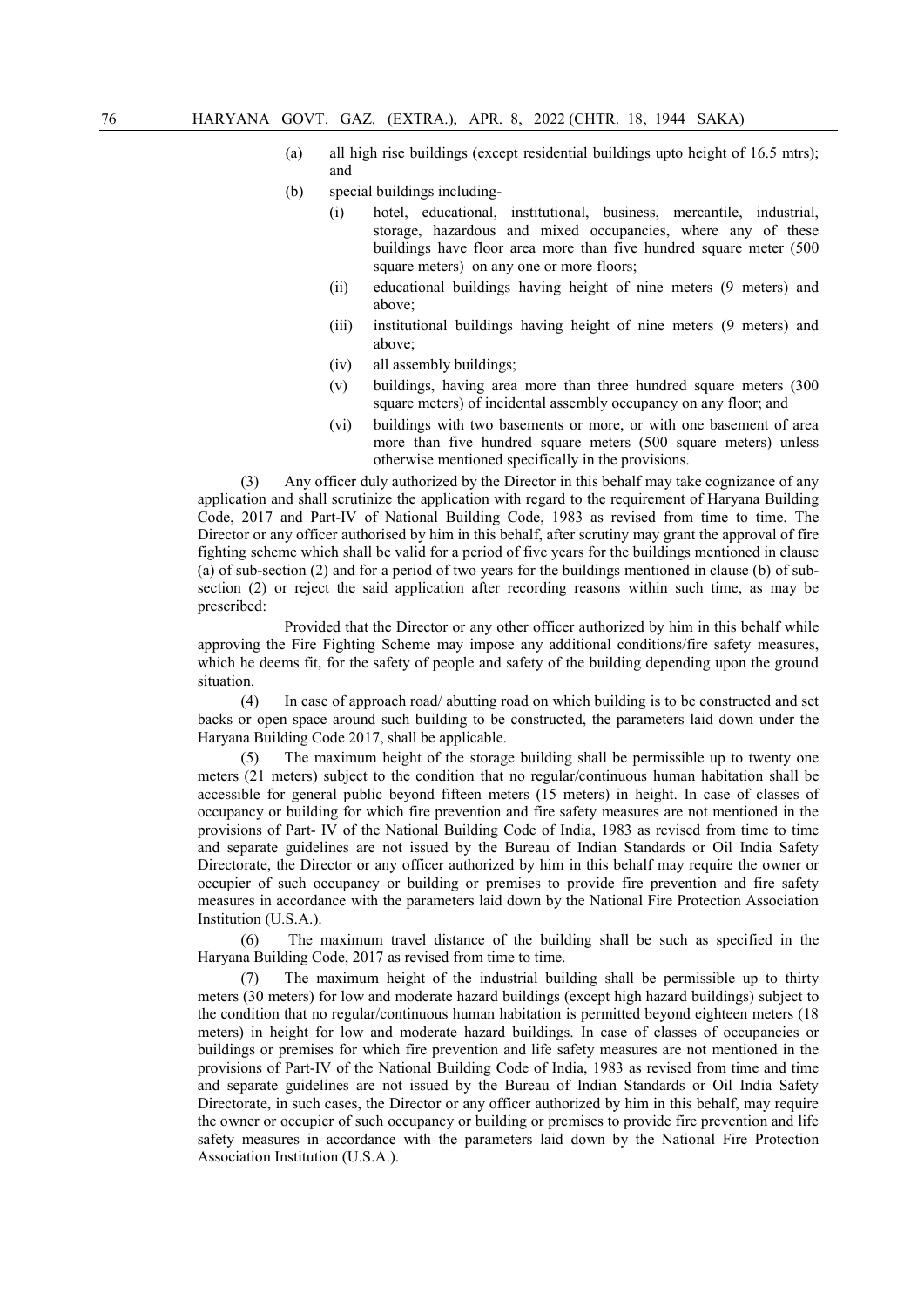19. (1) On completion of the construction of the building mentioned under sub-section (2) of section 18 and installation of the fire protection and preventive measures as per approved Fire Fighting Scheme, the owner of the building shall apply for fire safety certificate to the Director or any officer authorized by him in this behalf, in such form alongwith such fee, as may be prescribed.

(2) On receipt of application under sub-section (1), the concerned officer shall scrutinize the application and inspect the building for compliance of fire fighting scheme.

(3) After inspection of fire safety installation and means of escape as per approved fire fighting scheme, the concerned officer shall submit his report to the Director or any other officer authorised by him within such time, as may be prescribed. After examination, the Director or any officer authorised by him may grant approval and issue fire safety certificate or reject the said application after recording the reasons, within such time as may be prescribed.

(4) The fire safety certificate issued for the buildings specified in clause (a) of subsection (2) of section 18 shall be valid for three years, for residential buildings above sixteen and half meters (16.5 meters) shall be valid for five years and for special buildings as specified in clause (b) of sub-section (2) of section 18 shall be valid for three years.

(5) Notwithstanding anything contained in any other State law for the time being in force, no authority empowered to issue the occupation Certificate of such building shall issue the occupation certificate unless the provisions of this section are complied with:

Provided that the authority competent to approve the fire safety certificate may impose any additional conditions with regard to fire safety and life safety measures as he may deem fit, for the safety of people and building depending upon the ground situation.

(6) The owner or occupier of the building shall give a self-declaration certificate annually to the effect that the fire fighting system installed in his building is working in good condition and there is no addition/alteration in the building. The Fire Officer may randomly check such building. In case there is any addition/alteration beyond permissible limits under the Haryana Building Code, 2017, the fire safety certificate shall cease to exist and the owner shall apply for approval of revised Fire Fighting Scheme as per the provisions of section 18.

20. (1) The owner or occupier of building shall apply for renewal of fire safety certificate within such period in such form, alongwith such fee, as may be prescribed.

The Fire Officer shall scrutinize the application and carry out the inspection of fire safety installations, means of escape etc. and if the building fulfils the prescribed norms, the Fire Officer or any officer authorized by the Director in this behalf, shall issue the renewal of fire safety certificate or reject the same after recording reasons in this regard within such time as may be prescribed:

Provided that the Fire Officer or any officer authorised by the Director competent to approve the renewal of fire safety certificate may impose any additional conditions with regard to fire safety and life safety measures which he may deem fit, for the safety of people and building depending upon the ground situation.

(3) The validity of renewal of fire safety certificate shall be three years for buildings as mentioned under clauses (a) and (b) of sub-section (2) of section 18.

(4) The owner or occupier of the building shall give a self-declaration certificate annually to the effect that the fire fighting system installed in his building is working in good condition and there is no addition/alteration in the building. The Fire Officer may randomly check such building. In case there is any addition/alteration beyond permissible limits under the Haryana Building Code, 2017, the renewal of said fire safety certificate shall cease to exist and the owner shall apply for approval of revised Fire Fighting Scheme as per the provisions of section 18.

21. (1) If the owner or occupier, as the case may be, fails to comply with the directions issued by the Director or any officer authorised by him in this behalf, the fire safety certificate or renewal of fire safety certificate issued under sections 19 and 20, may be cancelled by the issuing authority after giving an opportunity of hearing to the owner or occupier.

(2) The owner or occupier of the building, whose fire safety certificate has been cancelled, shall not be entitled to occupy the building or premises on the ground of noncompliance of fire prevention and life safety measures.

Cancellation of fire safety certificate.

Renewal of fire safety certificate.

Issuance of Fire Safety Certificate.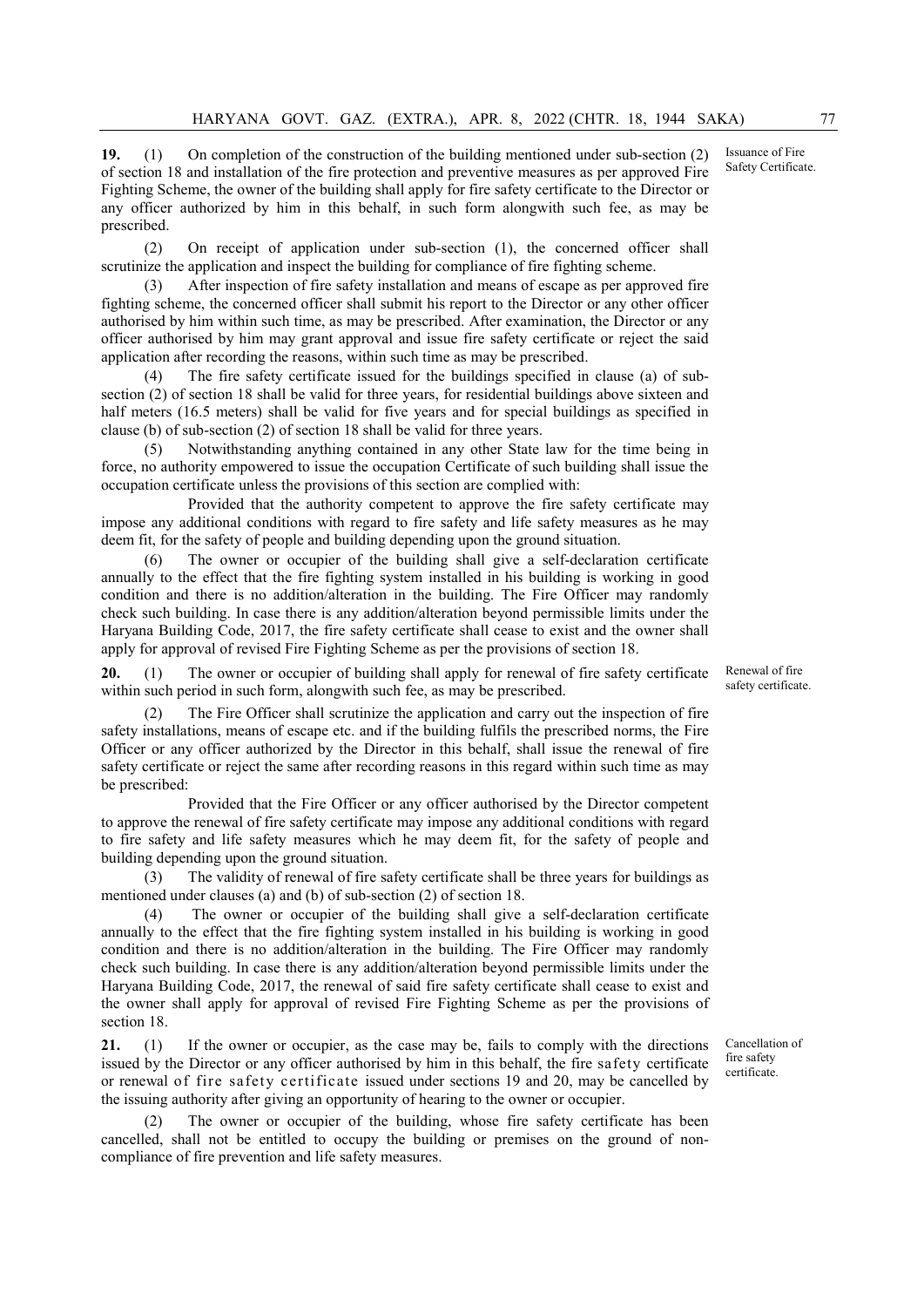Appointment and functions of Fire Safety Officer by owner or occupier.

22. (1) To ensure effective fire prevention and life safety measures in all buildings as per provisions of Part-IV of the National Building Code of India, 1983 as revised from time to time, every owner or occupier, individually or jointly, as the case may be, shall appoint a Fire Safety Officer, having such qualifications, as may be prescribed.

In case of a vacancy of the Fire Safety Officer appointed under sub-section (1), either on resignation or otherwise, the owner or occupier individually or jointly, as the case may be, shall appoint the Fire Safety Officer immediately.

(3) In case of the non-appointment of the Fire Safety Officer under sub-section (1) and (2), the Fire Officer may take such steps as he deems necessary as per the provisions of this Act.

The Fire Safety Officer shall have to undergo training at the Fire and Emergency Services Training Institute established by the Government:

Provided that a person who has already undergone such training at the National Fire Service College, Nagpur run by the Ministry of Home Affairs or at any other equivalent institution recognized by the Government, shall not be required to take such training.

23. (1) The Fire Officer authorized by the Director in this behalf may, after giving three hours notice to the occupier, or if there is no occupier, to the owner of any place or building or part thereof, enter and inspect such place or building or part thereof at any time between sunrise and sunset where such inspection appears necessary for ascertaining the adequacy or contravention of fire prevention and life safety measures:

Provided that the Fire Officer authorized by the Director in this behalf, may enter into and inspect any place or building or part thereof at any time if it appears to be expedient and necessary to do so in order to ensure safety of life and property.

(2) The Fire Officer shall be provided with all possible assistance by the owner or occupier, as the case may be, of such place or building or part thereof, for carrying out the inspection under sub-section (1).

The owner or occupier or any other person shall not obstruct or cause any obstruction to the entry into or upon any place or building or part thereof of a Fire Officer and shall not manhandle with the Fire Officer during such inspection.

(4) On entry to any such place or building or part thereof used as a human dwelling, due regard shall be paid by the Fire Officer to the social and religious sentiments of the occupiers:

Provided that if any place, building or part thereof in the actual occupancy of any woman, who, according to the custom does not appear in public, then a notice is required to be given to such woman with liberty to withdraw herself from such place and every reasonable facility is required to be afforded to her for such purpose.

(5) After carrying out the inspection under this section, the Fire Officer shall give a report of such inspection to the Director or any other officer authorized by him in this behalf.

The Director or any other officer authorized by him in this behalf shall, after receipt of the report, record his views on the deviations from or the contraventions of the requirements with regard to the fire prevention and life safety measures or the inadequacy or noncompliance of such measures provided or to be provided therein with reference to the height of the building or the nature of activities carried on in such place or building or part thereof and shall issue a notice to the owner or occupier of such place, building or part thereof directing him to undertake such measures within such time as may be specified in the notice.

(7) The Director or any other officer authorized by him in this behalf in the event of non-compliance of notice issued shall take such steps as he deems fit under the provisions of this Act.

24. (1) The Fire Officer or any other officer authorized by the Director in this behalf may enter and inspect any building, the construction of which was completed on or before the commencement of this Act or any building which was under construction on such date in which such inspection appears to be necessary for ascertaining the adequacy of fire prevention and life safety measures.

Power of inspection.

Provisions regarding certain buildings.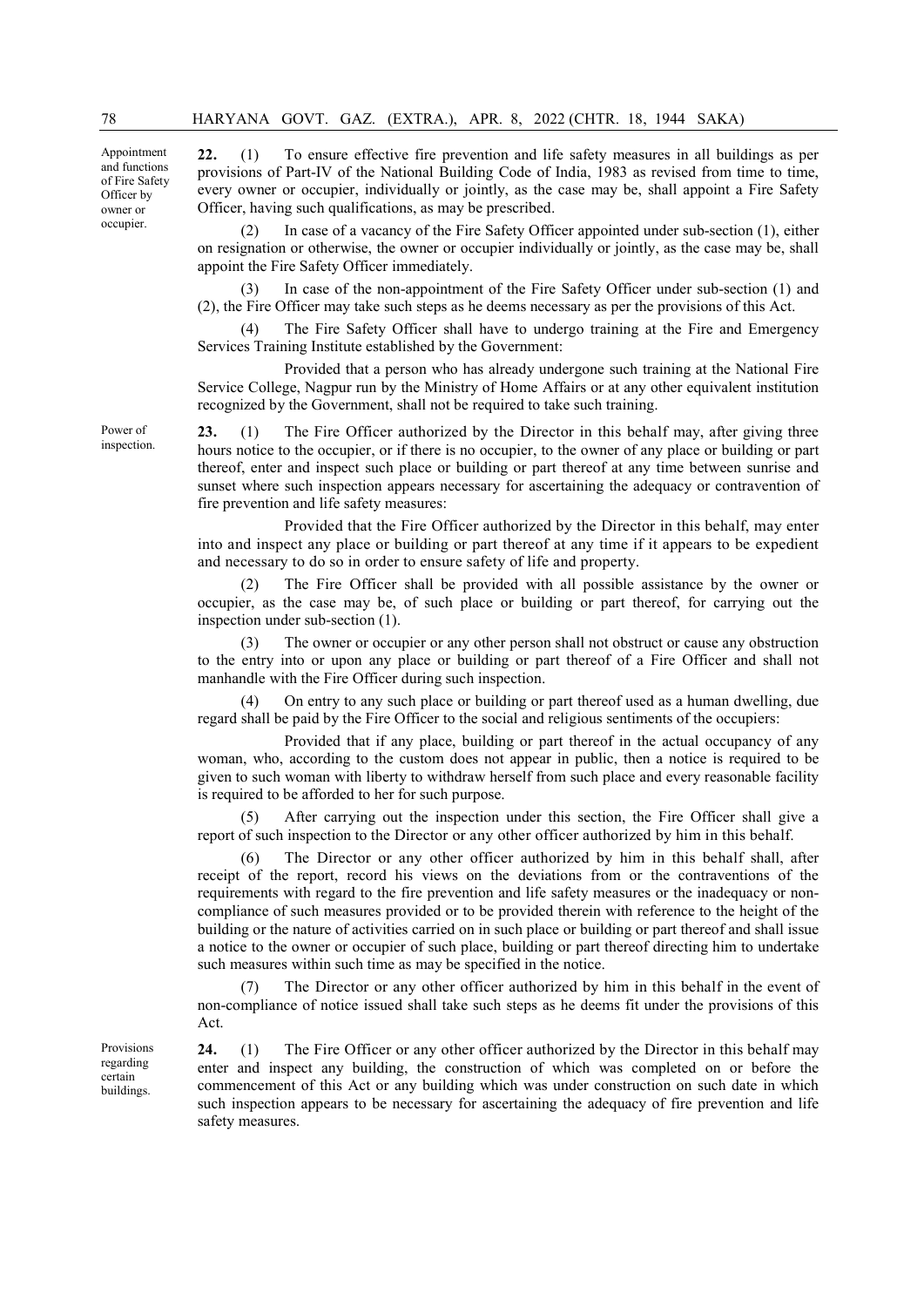(2) The Fire Officer or any other officer authorised by the Director shall after inspection of the building under sub-section (1) and after taking into consideration-

- (i) the provision under which the plan of said building was sanctioned;
- (ii) the conditions imposed, if any, by the local authority at the time of sanction of the plan of said building; and
- (iii) the minimum standards for fire prevention and fire safety measures specified for such building as per provisions of Part-IV of the National Building Code, 1983 as revised from time to time,

shall submit a report of inspection made by him to the Director or any other officer authorized by him in this behalf.

25. Whoever contravenes the provisions of sub-section (1) of section 12, without prejudice to any other action taken against him under this Act shall be punishable with imprisonment for a term which may extend to three months or with fine which may extend to fifty thousand rupees, or with both.

26. (1) If any owner or occupier of a building fails to appoint Fire Safety Officer under section 22 within thirty days of the receipt of a notice given in this behalf by the Director or the Fire Officer, as the case may be, shall be deemed to be in default jointly and severally and shall be liable to pay such sum not less than ten rupees per square meter and not exceeding fifty rupees per square meter of the area owned or occupied including the common areas in the building as determined by the Director or any officer authorized by him for each month of default or part thereof.

(2) The amount due as penalty under sub-section (1) shall be recovered as an arrear of land revenue.

27. (1) Any person whose building catches fire on account of an action of his own or of his agent, deliberately or negligently, shall be liable to pay compensation to any other person suffering any damage from such fire.

(2) All claims under sub-section (1) shall be referred to the Director within thirty days from the date when the damage was caused.

(3) The Director shall, after giving an opportunity of being heard to the concerned persons, may determine the amount of compensation and pass an order in this regard while fixing the liability of the persons for paying such compensation. The order passed under this sub-section shall have the force of decree of a civil court and shall be implemented within thirty days from the date of receipt of the order.

28. Any person who wilfully obstructs or interferes with any member of the Fire and Emergency Services, who is engaged in fire fighting operations, shall be punishable with imprisonment for a term which may extend to three months, or with fine which may extend to ten thousand rupees, or with both.

29. Any person who knowingly gives or causes to be given a false report of the outbreak of a fire to any person authorized to receive such report by means of a statement, message or otherwise, shall be punishable with imprisonment which may extend to three months or with fine which may extend to ten thousand rupees, or with both.

30. Whoever contravenes any provisions of this Act or any rule or notification made thereunder except as provided specifically in this Act, shall without prejudice to any other action taken against him under this Act and the rules made thereunder, be punishable with imprisonment for a term which may extend to three months or with fine which may extend to ten thousand rupees, or with both and where the offence is a continuing one with a further fine which may extend to one thousand rupees for everyday during which such offence continues.

31. (1) Where an offence under this Act has been committed by a Company, every person who, at the time the offence was committed, was in-charge of, and was responsible for the conduct of the affairs of the Company shall be punishable with imprisonment which may extend to three months or with fine which may extend to ten thousand rupees, or with both:

Penalties for violation of section 12.

Penalty in case of non-appointment of Fire Safety Officer.

Liability of owner to pay compensation.

Penalty for wilfully obstructing fire fighting, rescue operations.

False report.

General provision for punishment.

Offence by companies.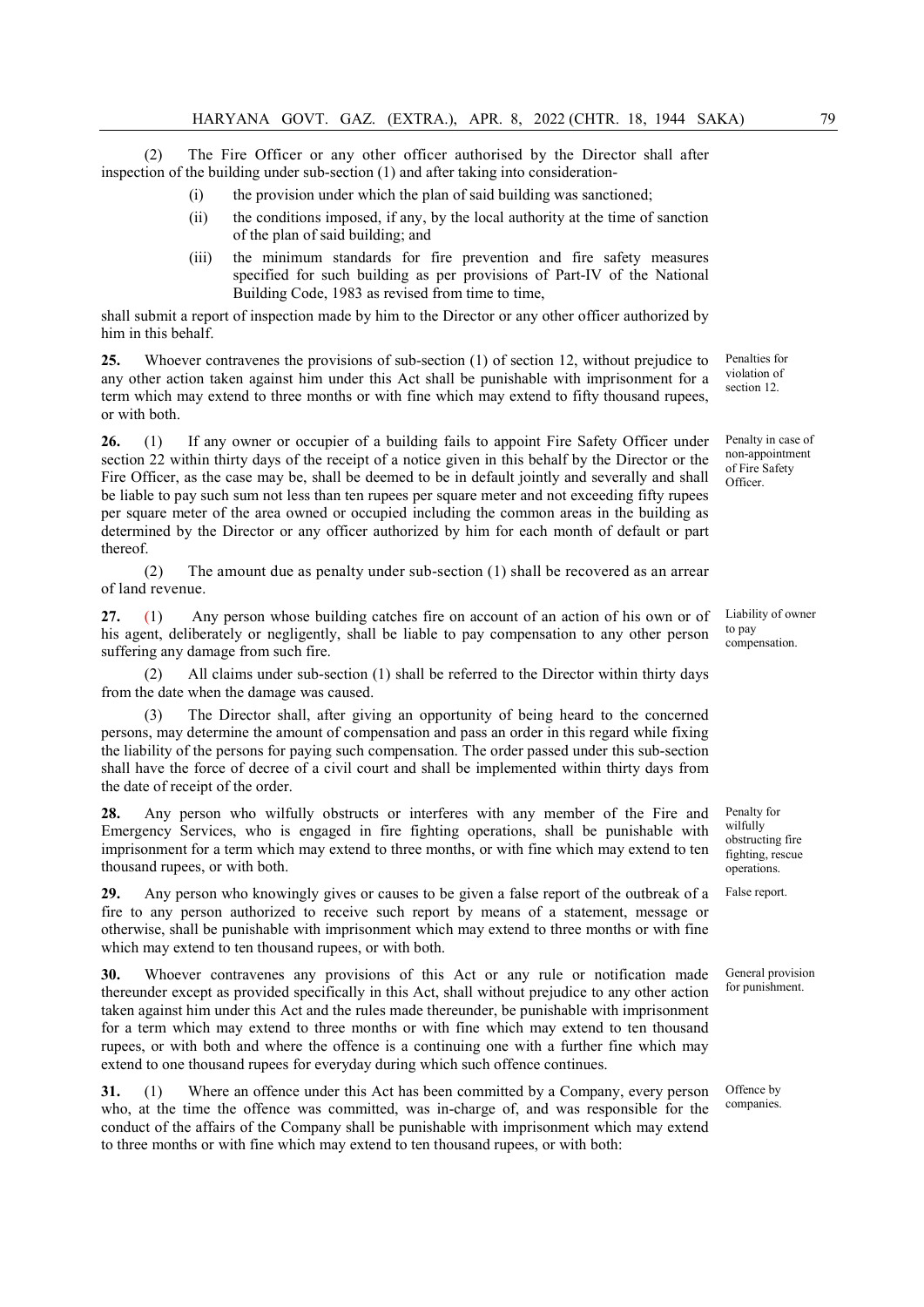Provided that nothing contained in this sub-section shall render any such person liable to any punishment if he proves that the offence was committed without his knowledge or that he had exercised all due diligence to prevent the commission of such offence.

(2) Notwithstanding anything contained in sub-section (1), where any offence under this Act has been committed by a company and it is proved that the offence has been committed with the consent or connivance of, or is attributable to any neglect on the part of any director, manager, secretary or other officer of the company, such director, manager, secretary or other officer shall also be liable for punishment as per sub-section (1).

> Explanation.- (i) 'company' means a body corporate and includes a firm or other association of individuals; and

> > (ii) 'director' means a director or a partner of the firm.

Compounding of offences. 32. (1) Any offence committed under this Act may either before or after the institution of the prosecution, be compounded by such officer and for such amount, as the Government may, by notification, specify in this behalf:

> Provided that no offence shall be compounded unless the notices or orders issued under this Act are complied with.

> (2) Where an offence has been compounded under sub-section (1), no further proceedings shall be taken against the offender in respect of such offence.

33. No suit, prosecution or other legal proceeding shall lie against any person for anything which is in good faith done or intended to be done in pursuance of this Act or any rules made thereunder.

34. No court shall take cognizance of an offence under this Act, except on the complaint of or upon information received from the Director or concerned Fire Officer of the Fire and Emergency Services.

Jurisdiction. 35. The Court of Sub-Divisional Magistrate shall try an offence punishable under this Act.

Appeal. 36. (1) Any person aggrieved by any notice or order of the Director or any other officer authorised by him in this behalf may prefer an appeal against such notice or order to the appellate authority within a period of sixty days:

> Provided that the appellate authority may entertain an appeal after the expiry of the such period if it is satisfied that there was sufficient cause for not filing it within that period.

(2) An order passed by the appellate authority in the appeal shall be final.

37. (1) The Government may establish and maintain one or more training institutes in the State of Haryana for providing courses of instructions in the prevention and extinguishment of fire for the fire service personnel and private candidates from industries, high rize buildings and other Government and Non-Government establishments.

(2) The Government may extend the training facilities to the local bodies and industrial undertakings as well as to the fire and emergency service of other States on payment of such fee and charges, as may be prescribed.

The Government shall prescribe such procedure as it may deem fit for providing a course of instruction in the prevention and extinguishment of fire.

(4) Subject to the observance of general rules applicable to other employees of the Government in relation to training, the employees of the Fire and Emergency Services may be sent to training in the field of scientific and modern techniques of fire protection and fire safety measures and allied matters in any institute within or out of India at the cost and expense of the Government for the administration of the provisions of this Act.

38. The Fire Officer shall conduct community awareness and training programmes on preventive measures on fire and other emergencies. The Fire Officer may render assistance and consultation to the communities in matters related to fire prevention.

of fire and emergency training institute.

Protection of

action taken in good faith.

Cognizance of prosecution.

Establishment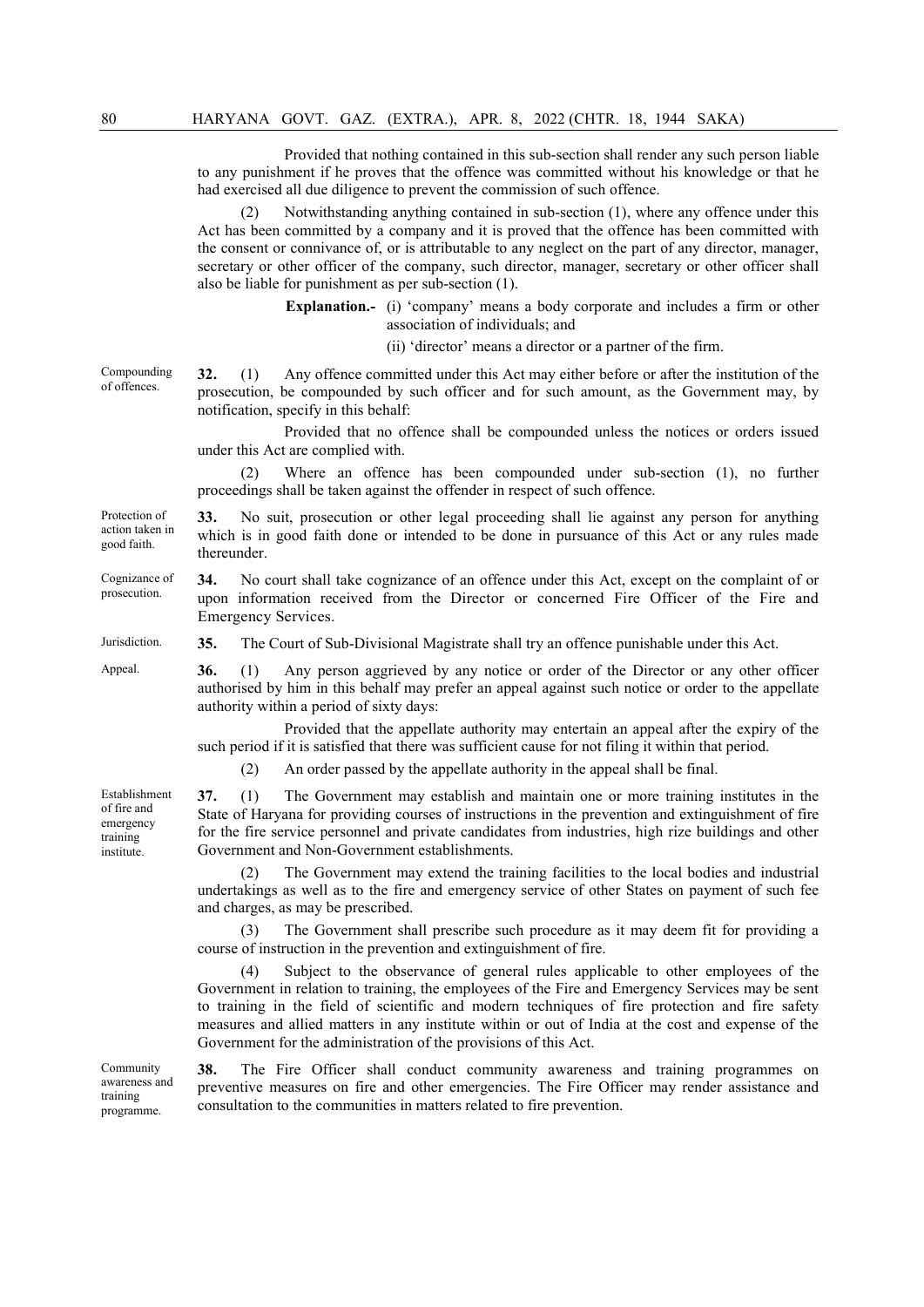39. (1) A fire tax shall be levied on buildings on which property tax is levied by any local authority. Levy of fire tax.

(2) The fire tax shall be levied at such rate in terms of percentage of property tax as the Government may, by notification in the Official Gazette, determine from time to time.

40. (1) The authorities empowered to assess, collect and enforce payment of property tax under the law authorizing the local authority of the area to levy such tax shall, on behalf of the Government, assess, collect and enforce payment of the fire tax in the same manner, as the property tax is assessed, paid and collected.

(2) Such portion of the total amount of the fire tax as the Government may determine, shall be deducted by the local authority to meet the cost of collection of the fire tax.

The net amount of the fire tax collected under this Act reduced by the cost of collection of fire tax shall be paid to the Government, in such manner and at such intervals, as may be prescribed.

41. (1) Where members of the Fire and Emergency Services are deployed alongwith equipment and appliances beyond the limits of State in order to extinguish a fire in the neighbourhood on the request of any Government or local body or Fire and Emergency Services, such Government or local body or Fire and Emergency Services, as the case may be, shall be liable to pay such charges as may be prescribed.

No members of Fire and Emergency Services shall be deployed for the purpose as mentioned under sub-section (1) without prior permission of the Director or any other officer authorized by him in this behalf who shall not be below the rank of Deputy Director (Technical).

The fee referred to in sub-section  $(1)$  shall be payable within one month of the service of a notice of demand by the Director or any other officer authorized by the Director in this behalf, as the case may be, and if it is not paid within that period, it shall be recoverable as an arrear of land revenue.

42. (1) No charges shall be levied for extinguishing the fire and rescue operations within the State.

(2) The Government shall, by notification specify the charges for deployment of members of Fire and Emergency Services alongwith equipment and appliances for the private purpose and for standby duty for a specific duration.

43. Any amount payable under this Act shall be recovered as arrears of land revenue. Recovery of dues.

44. The Director may, with the previous sanction of the Government, enter into an agreement with any Fire and Emergency Services or the authority which maintains the said Fire and Emergency Services, beyond the limits of any area in which this Act is in force for providing personnel or equipment or both, for fire fighting purposes, on such terms as may be provided by or under the agreement on reciprocal basis in public interest.

45. Without prejudice to the provisions of any other state law on the subject for the time being in force, the Government may, by notification in the Official Gazette, declare any class or category of Fire and Emergency Services as technical service.

46. The Director or any other officer authorized by him in this behalf may, for the purpose of discharging his duties under this Act, require the owner or occupier of any building to supply information with respect to the character of such building, the available water supplies and means of access thereto and any other material particulars as he may deem necessary and such owner or occupier shall be liable to furnish all information under his possession.

47. (1) Where on receipt of a report from Fire Officer under sections 23 and 24, or suomoto, it appears to the Director or any officer authorized by him that the condition of any building or premises is dangerous to life or property, he shall, without prejudice to any action taken under this Act, by order, require the person in possession or occupation of such building to remove them from such building forthwith.

Mode of assessment, collection, etc. of fire tax.

Charges on deployment of Fire and Emergency Services beyond limits of State.

Charges on deployment of Fire and Emergency Services for Stand by duty within State.

Reciprocal fire fighting arrangements with other Fire and Emergency Services.

Declaration of Fire and Emergency Services as technical service.

General power to obtain information.

Power to seal buildings or premises.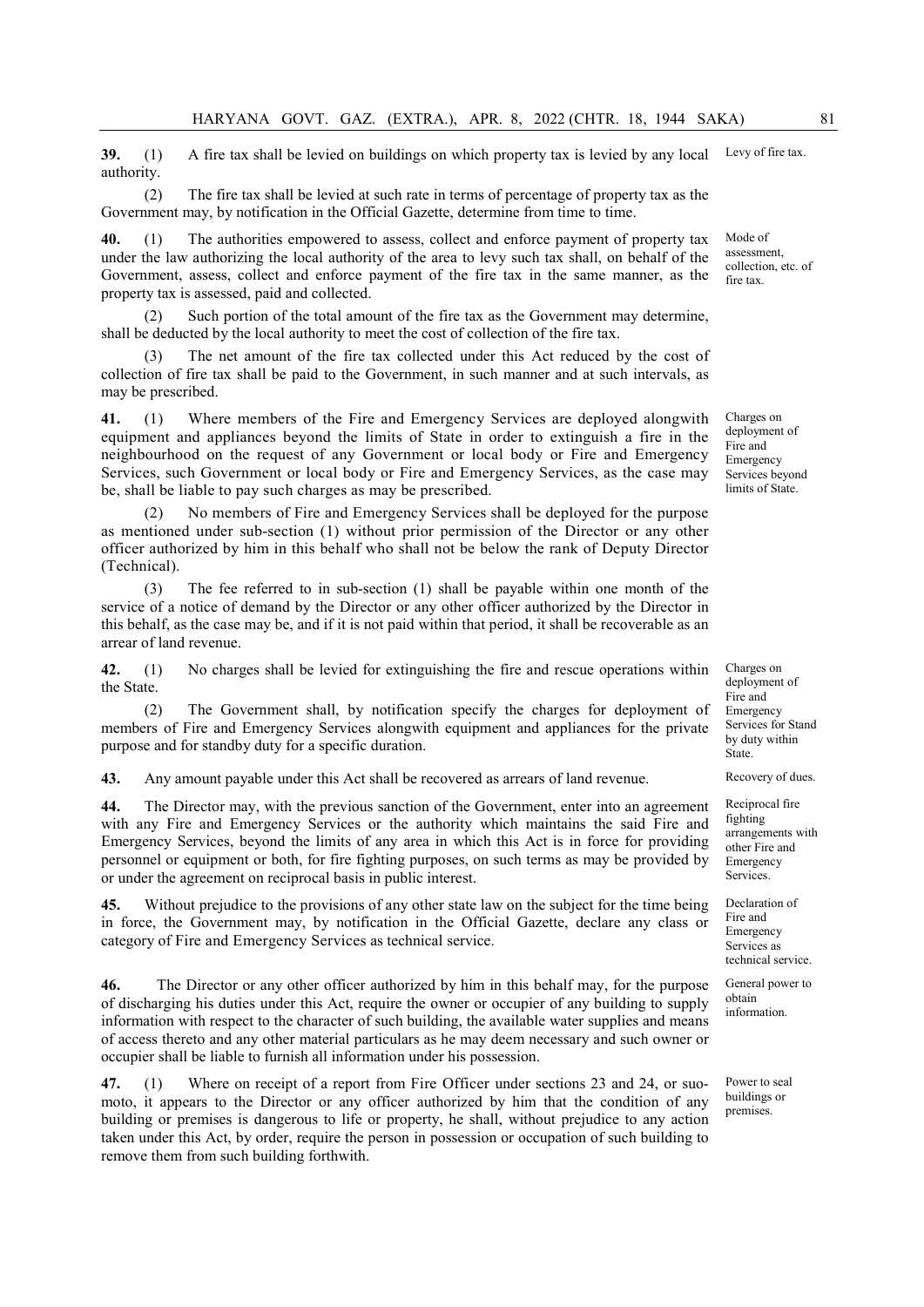(2) If an order made by the Director or any officer authorized by him under sub-section (1) is not complied with, the Director or any officer authorized by him may direct-

- (i) to disconnect the supply of electricity of the building to concerned authority and such authority shall comply with said directions;
- (ii) to disconnect the water and sewer of the building or premises to the concerned authority and such authority shall comply with such directions;
- (iii) any police officer having jurisdiction in the area to remove such persons from the building and such officer shall comply with such directions.

(3) After the removal of the persons under clause (iii) of sub-section (2), the Director or any other officer authorized by him in this behalf shall seal the building.

No person shall remove such seal except under an order made by the Director or any officer authorized by him.

(5) Any person who removes such seal except under an order made by the Director or any officer authorized by him, shall be punishable with imprisonment for a term which may extend to three months, or with fine which may extend to twenty-five thousand rupees, or with both.

48. In fire fighting operations or any other duties related to seizure, detention or removal of any goods involving risk of fire on the request of the officer-in-charge of the fire fighting operation, it shall be the duty of a police officer or employees of the police force to assist and aid the officer-incharge of the fire fighting operation in performance of such duties.

49. If the member of the Fire and Emergency Services become permanently disabled or dies during discharging the fire fighting and rescue operation duties, the Government shall pay adequate compensation to such member or to the next of kin of deceased, as the case may be as specified by the Government, by notification in the Official Gazette.

50. Every member of Fire and Emergency Services shall be deemed to be a public servant within the meaning of section 21 of the Indian Penal Code, 1860 (Central Act 45 of 1860).

51. (1) No member of the Fire and Emergency Services shall without the previous sanction of the Government:

- (i) be a member of, or be associated in any way with, any union, labour union and political association;
	- (ii) communicate with the press or publish or cause to be published any book, letter or other document except where such communication or publication is in the bonafide discharge of his duties or is of a purely literary, artistic or scientific character.

Power to make 52. (1) The Government may, by notification in the Official Gazette, make rules for carrying out the provisions of this Act.

> (2) Every rule made under this Act shall be laid, as soon as may be, after it is made, before the House of the State Legislature, while it is in session.

Delegation of 53. The Director may, by order direct, that any power conferred or any duty imposed upon him, by or under this Act, shall in such circumstances and under such conditions, as may be specified in the order, be exercised and performed by such officer as specified in the order.

> 54. (1) If any difficulty arises in giving effect to the provisions of this Act, the Government may, by order published in the Official Gazette, make such provisions not inconsistent with the provisions of this Act, as may appear to it to be necessary or expedient for removing the difficulty:

Provided that no such order shall be made after the expiry of three years from the commencement of this Act.

(2) Every order made under this section shall be laid, as soon as may be after it is issued, before the House of State Legislature.

Police officers and others to aid.

Compensation to member of Fire and Emergency Services.

Officers to be public servants.

Restriction to form association or part of association etc.

rules.

powers.

Power to remove difficulties.